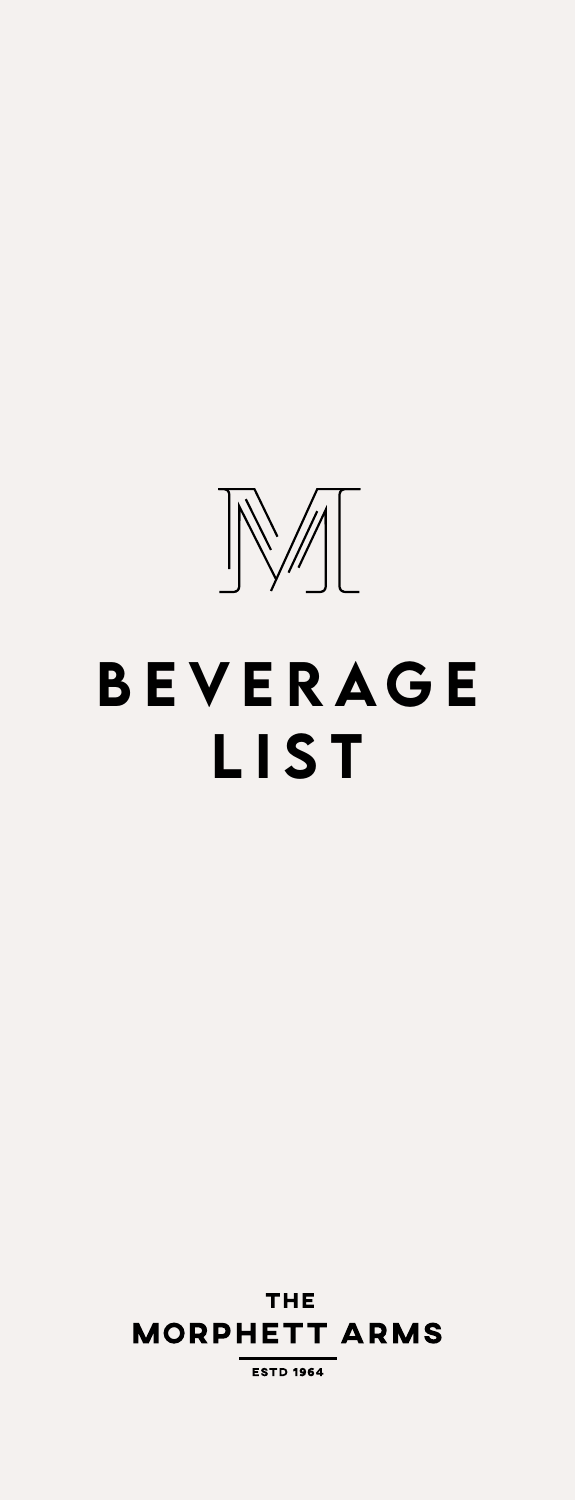### SPARKLING

| Australia                                                                         |  |
|-----------------------------------------------------------------------------------|--|
| Wentworth, NSW                                                                    |  |
| Bleasdale Sparkling Shiraz manufacture 8.5 36<br>Langhorne Creek, SA              |  |
| The Lane Vineyard 'Lois' manufactured and 40<br>Adelaide Hills, SA                |  |
| Bird In Hand Sparkling Pinot Noir <b>manufature 10.0</b> 44<br>Adelaide Hills, SA |  |
| Jansz Premium Cuvée <b>Manual Augustic Lines</b> 10.5 45<br>Tasmania              |  |
| Adelaide Hills, SA                                                                |  |
| Bollinger Special Cuvée <b>manual contracts</b> 110<br>Aÿ, France                 |  |
| Veuve Clicquot <b>Martin Automaker 120</b><br>Reims, France                       |  |

#### RIESLING

| Jim Barry Watervale Riesling <b>William Strategier 10 August</b> 20 40<br>Clare Valley, SA |  |
|--------------------------------------------------------------------------------------------|--|
| Clare Valley, SA                                                                           |  |
| Mitchell Watervale <b>Mitchell</b> 42<br>Watervale, SA                                     |  |
| Clare Valley, SA                                                                           |  |
| Pewsey Vale <b>Martin Martin Martin Advisor 45</b><br>Eden Valley, SA                      |  |
| Clare Valley, SA                                                                           |  |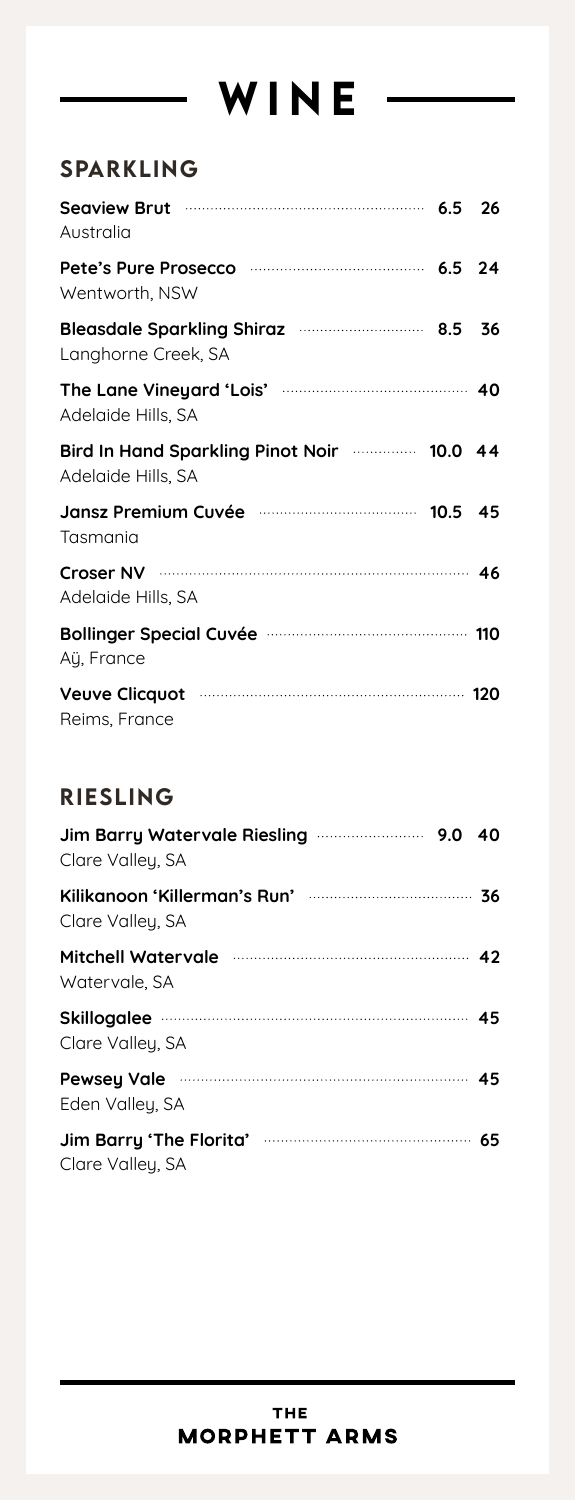### SAUVIGNON BLANC

| Oxford Landing Estates <b>Manual Landing Estates Manual Landing Estates</b><br>Waikerie, SA |    |
|---------------------------------------------------------------------------------------------|----|
| Marlborough, New Zealand                                                                    | 36 |
| Adelaide Hills, SA                                                                          |    |
| Adelaide Hills, SA                                                                          |    |
| Adelaide Hills, SA                                                                          | 48 |

### VARIETALS

| Chalk Hill Moscato <b>Manual According to the State of State 35</b><br>McLaren Vale, SA |  |
|-----------------------------------------------------------------------------------------|--|
| McLaren Vale, SA                                                                        |  |
| Paracombe Pinot Gris manufactured and 38<br>Adelaide Hills, SA                          |  |
| McLaren Vale, SA                                                                        |  |

### **CHARDONNAY**

| Oxford Landing Estates <b>manufacturers</b> 6.5 26<br>Waikerie, SA |  |
|--------------------------------------------------------------------|--|
| Golding 2000 10.0 44<br>Lobethal, SA                               |  |
| Adelaide Hills, SA                                                 |  |
| Adelaide Hills, SA                                                 |  |
| Adelaide Hills, SA                                                 |  |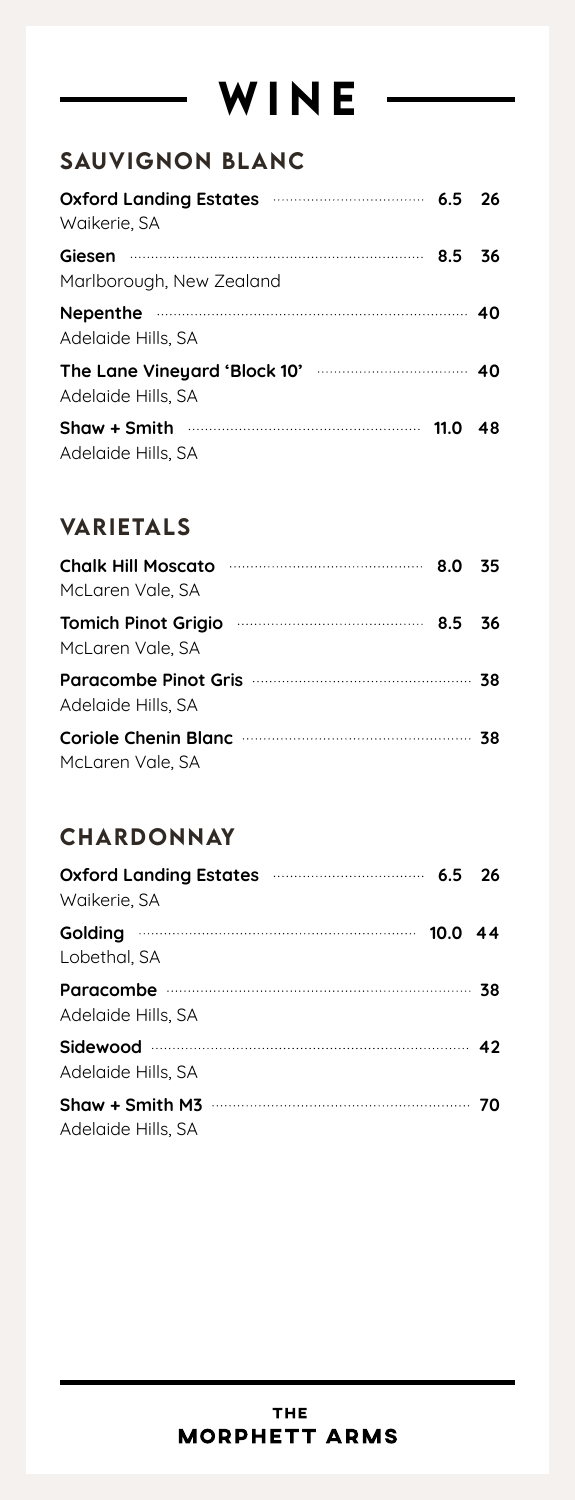### ROSé

| Jim Barry Annabelle's Rosé manuation au 8.5 42<br>Clare Valley, SA       |  |
|--------------------------------------------------------------------------|--|
| Hentley Farm 'Villain and Vixen' Rosé <b>mine 10.0</b> 44<br>Barossa, SA |  |
| Woodstock 38<br>McLaren Vale, SA                                         |  |
| Wirra Wirra 'Mrs Wigley' manufacture with 38<br>McLaren Vale, SA         |  |
| Chaffey Bros 'Not Your Grandma's Rosé'  38<br>Barossa, SA                |  |

### PINOT NOIR

| Pike and Joyce <b>Manual Accord 2019</b> 9.5 42<br>Adelaide Hills, SA |  |
|-----------------------------------------------------------------------|--|
| Kayena, TAS                                                           |  |
| Adelaide Hills, SA                                                    |  |

### VARIETALS

| Barossa Valley, SA |  |
|--------------------|--|
| Adelaide Hills, SA |  |
| Barossa, SA        |  |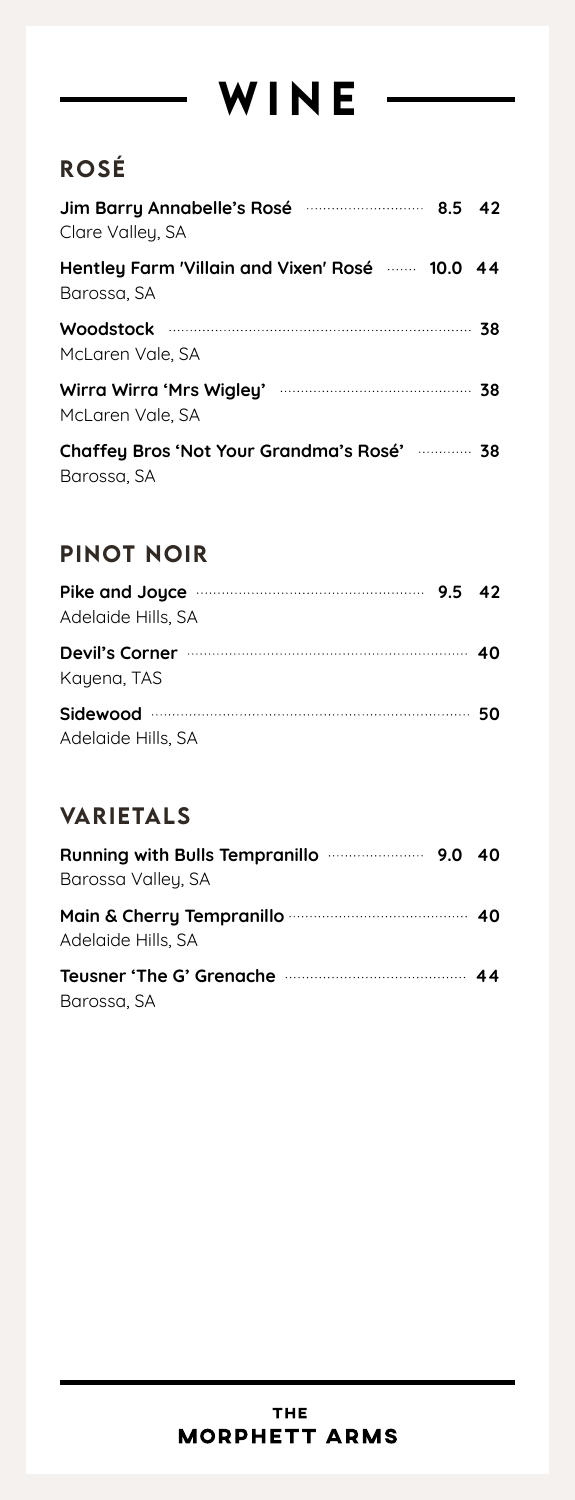### RED BLENDS

| Dowie Doole G&T Grenache Tempranillo  8.5 42<br>McLaren Vale, SA                               |  |
|------------------------------------------------------------------------------------------------|--|
| <b>Cabernet Shiraz Merlot</b><br>McLaren Vale, SA                                              |  |
| Mollydooker 'Two Left Feet' Shiraz Merlot  50<br>McLaren Vale, SA                              |  |
| Henschke 'Keyneton Euphonium'  80<br>Shiraz, Cab Sauv, Merlot, Cab Franc<br>Barossa Valley, SA |  |
| Barossa, SA                                                                                    |  |

### CABERNET SAUVIGNON

| Langhorne Creek, SA                                                       |  |
|---------------------------------------------------------------------------|--|
| Clare Valley & Coonawarra, SA                                             |  |
| Barossa Valley, SA                                                        |  |
| Geoff Merrill Reserve manufactured by 55<br>McLaren Vale & Coonawarra, SA |  |
| Jim Barry 'First Eleven' <b>Manual</b> Tomain 70<br>Coonawarra, SA        |  |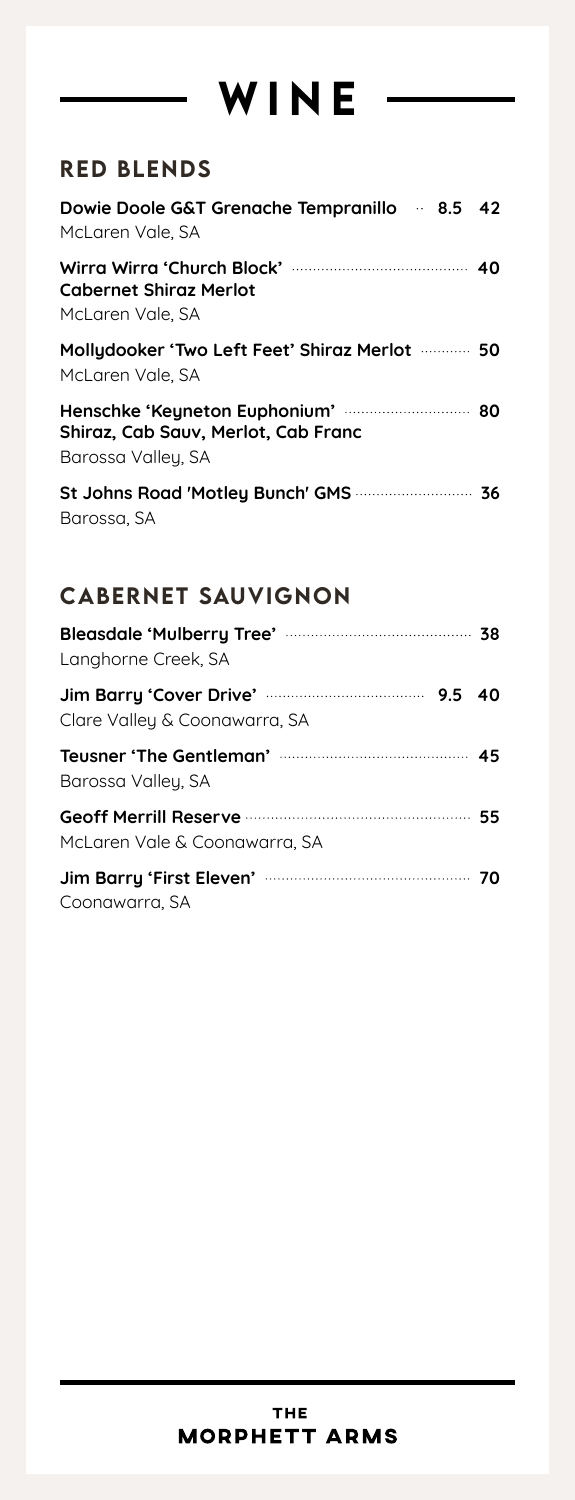### SHIRAZ

| Courtyard Shiraz manufactured 7.0<br>Adelaide Hills, SA                                                |  |
|--------------------------------------------------------------------------------------------------------|--|
| Penny's Hill 'Cracking Black'  8.5 36<br>McLaren Vale, SA                                              |  |
| Kaesler Stonehorse <b>Manual Strutter Stonehorse</b> Manual Manual Manual 9.0 48<br>Barossa Valley, SA |  |
| Barossa Valley, SA                                                                                     |  |
| McLaren Vale, SA                                                                                       |  |
| Hentley Farm 'Villain & Vixen'  10.0 44<br>Barossa Valley, SA                                          |  |
| Clare Valley, SA                                                                                       |  |
| Hewitson 'Falkenberg Vineyard'  80<br>Barossa Valley, SA                                               |  |
| McLaren Vale, SA                                                                                       |  |
| Barossa Valley, SA                                                                                     |  |

### STICKIES & PORT

| Yalumba 'Museum Reserve' Tawny Port  7.0<br>Barossa Valley, SA     |  |
|--------------------------------------------------------------------|--|
| Penfolds 'Grandfather' Rare Tawny Port · 15.0<br>South Australia   |  |
| De Bortoli 'Noble One' Botrytis Semillon · 9.0 58<br>Rivering, NSW |  |
| Mt Horrocks 'Cordon Cut' Riesling  10.0 58<br>Clare Valley, SA     |  |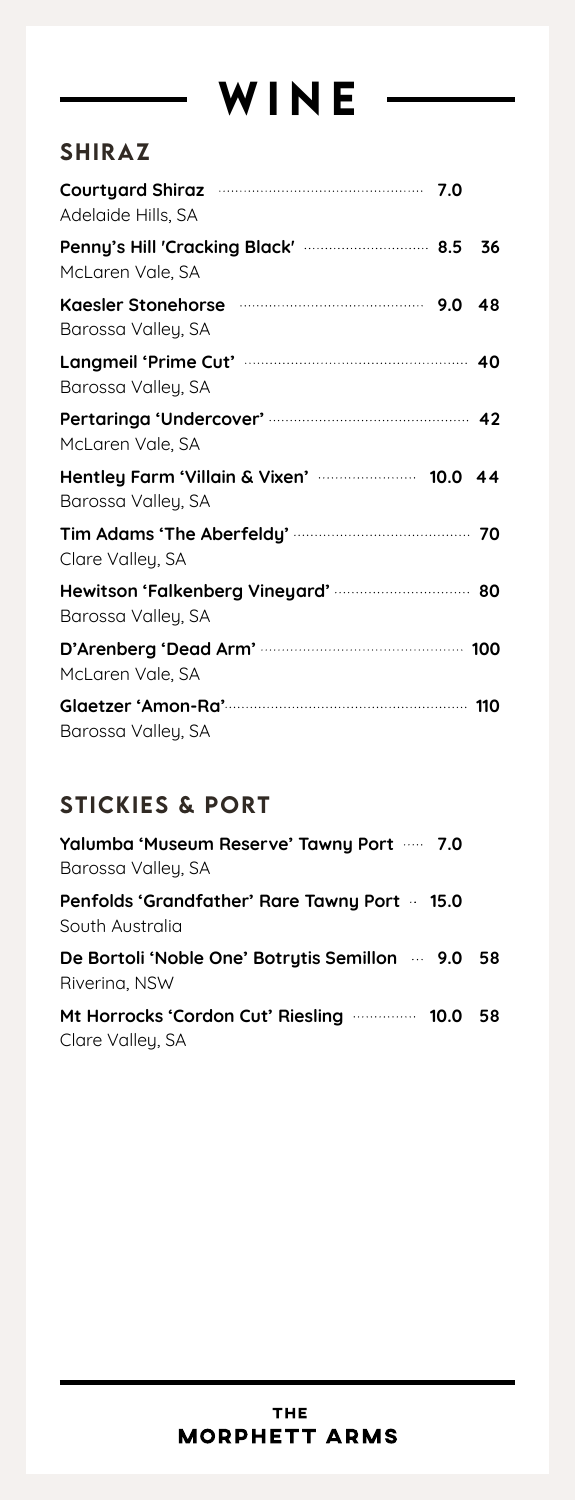## $-$  COCKTAILS  $-$

| Espresso Martini manuscritti 15<br>Vodka, Kahlua, Espresso                                                                                         |
|----------------------------------------------------------------------------------------------------------------------------------------------------|
| Classic Mojito <b>Martin March 19</b> 15<br>Bacardi Rum, Mint, Lime, Sugar.<br>Add a splash of flavour to our classic Mojito:<br>Watermelon, Apple |
| Cosmopolitan (16)<br>Vodka, Triple Sec, Lime, Cranberry Juice                                                                                      |
| Aperol Spritz (15) 2004 15<br>Aperol, Pete's Pure Prosecco                                                                                         |
| Dark and Stormy manufactured and 18<br>Captain Morgan Black, Brookvale Union Ginger<br>Beer, Lime                                                  |
| Bourbon Old Fashioned <b>Manual Excess Street Parameter</b> 17<br>Bourbon Whiskey, Sugar, Angostura Bitters                                        |
| Tanqueray Gin, Lychee Liquor, Mango Puree                                                                                                          |
| Margarita 16<br>Tequila, Triple Sec, Lime                                                                                                          |
| Vodka, Chambord, Pineapple Juice                                                                                                                   |
| Our twist on the traditional Tiki classic                                                                                                          |

Our twist on the traditional Tiki classic White Rum, Dark Rum, Triple Sec, Lime, Pineapple Juice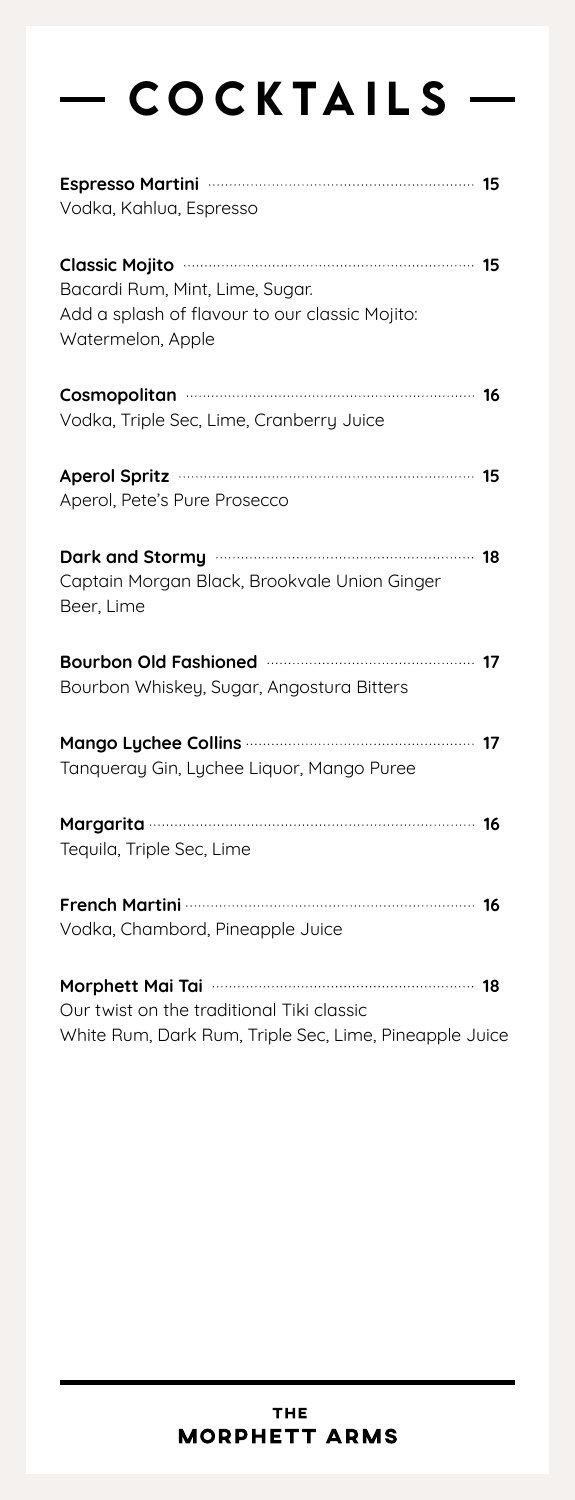#### BEER & CIDER $\overline{\phantom{a}}$

### IMPORTED BOTTLED

### DOMESTIC BOTTLED

### **TAP**

| 8.9 |
|-----|
| 8.9 |
|     |
|     |
|     |
|     |
|     |
|     |
|     |
|     |
|     |
|     |
|     |
|     |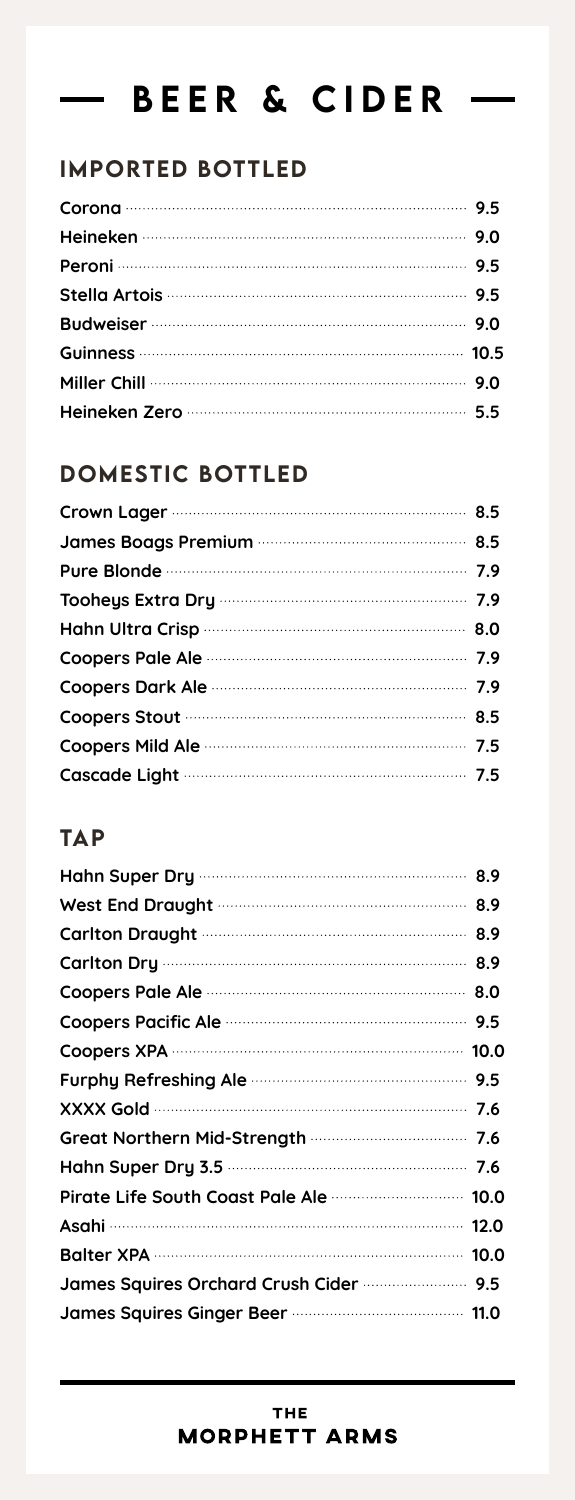# WHISKIES -

### SCOTLAND BLENDS

| Multiregion, Scotland                                                                 |  |
|---------------------------------------------------------------------------------------|--|
| Multiregion, Scotland                                                                 |  |
| Multiregion, Scotland                                                                 |  |
| Johnnie Walker Green <b>Manual Accord Manual Accord 15.0</b><br>Multiregion, Scotland |  |
| Multiregion, Scotland                                                                 |  |
| Multiregion, Scotland                                                                 |  |
| Multiregion, Scotland                                                                 |  |
| Speyside, Scotland                                                                    |  |
| Multiregion, Scotland                                                                 |  |
| Multiregion, Scotland                                                                 |  |
| Speyside, Scotland                                                                    |  |

### SINGLE MALTS

| Multiregion, Scotland                 |  |
|---------------------------------------|--|
| Multiregion, Scotland                 |  |
| Multiregion, Scotland                 |  |
| Isle of Skye, Scotland                |  |
| Lagavulin 16Y 22.0<br>Islay, Scotland |  |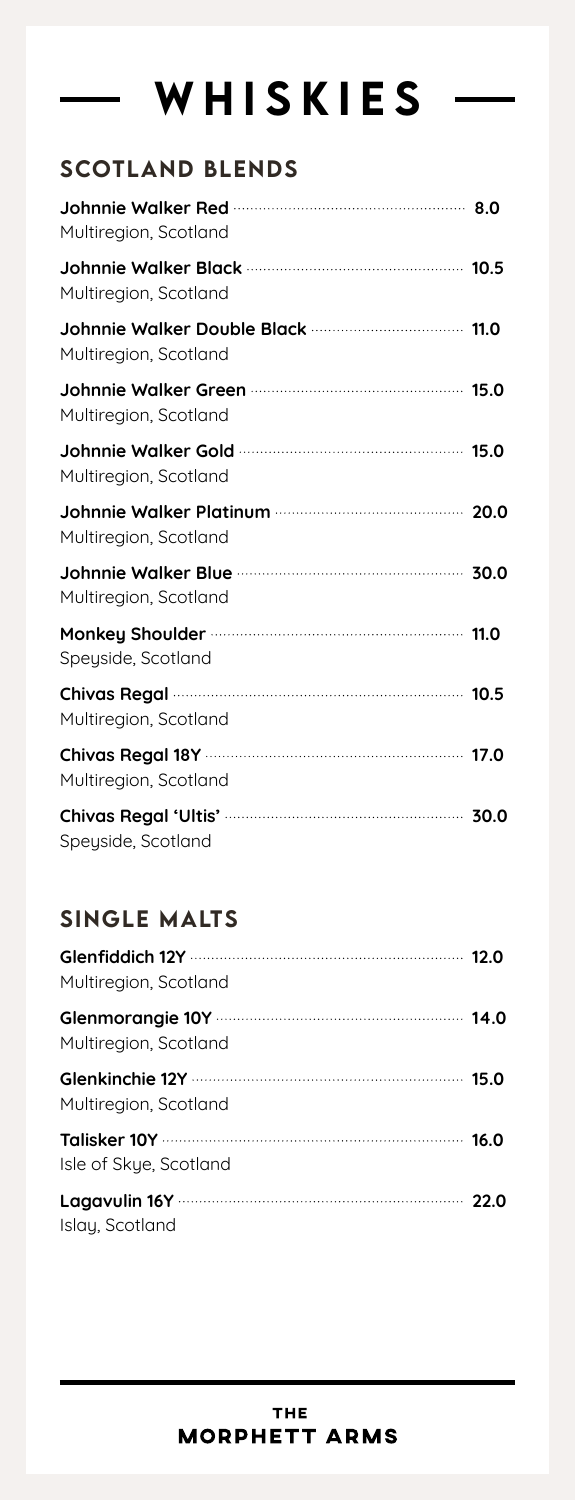# WHISKIES ·

| <b>TENNESSEE, CANADIAN &amp; BOURBON</b> |  |
|------------------------------------------|--|
| Tennessee, USA                           |  |
|                                          |  |
| Tennessee, USA                           |  |
| Tennessee, USA                           |  |
|                                          |  |
| Tennessee, USA                           |  |
| Canadian Club <b>Manual Club</b> 3.0     |  |
| Ontario, Canada                          |  |
|                                          |  |
| Kentucky, USA                            |  |
| Kentucky, USA                            |  |
|                                          |  |
|                                          |  |
| Kentucky, USA                            |  |
|                                          |  |
| Kentucky, USA                            |  |
|                                          |  |
| Kentucky, USA                            |  |
|                                          |  |
| Kentucky, USA                            |  |
|                                          |  |
| Kentucky, USA                            |  |
|                                          |  |
| Kentucky, USA                            |  |
|                                          |  |
| Kentucky, USA                            |  |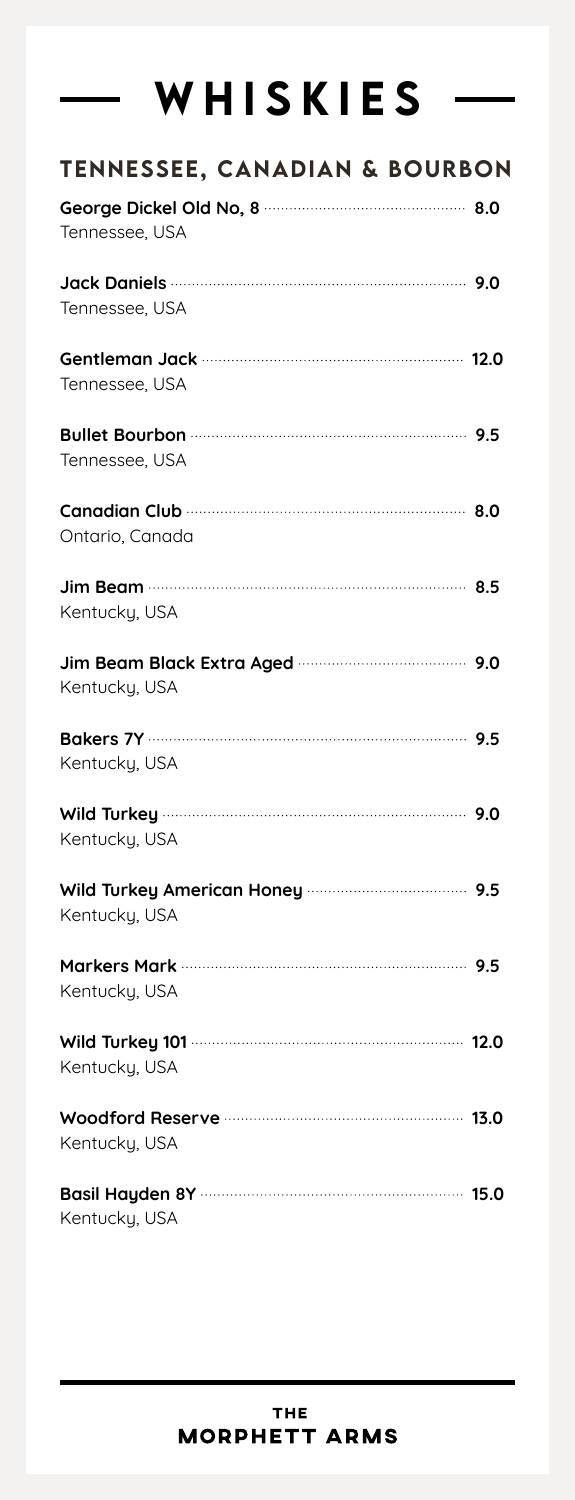# WHISKIES ·

### AUSTRALIA

| Whippersnapper Distillery 'Upshot'  16.0 |  |
|------------------------------------------|--|
| Perth, WA                                |  |
|                                          |  |
|                                          |  |

Port Melbourne, VIC

| Great Southern Distillery 'Limeburners'  18.0 |  |
|-----------------------------------------------|--|
| Albany, WA                                    |  |

### IRELAND

| Dublin, Ireland |  |
|-----------------|--|
| Dublin, Ireland |  |
| Dublin, Ireland |  |
| Dublin, Ireland |  |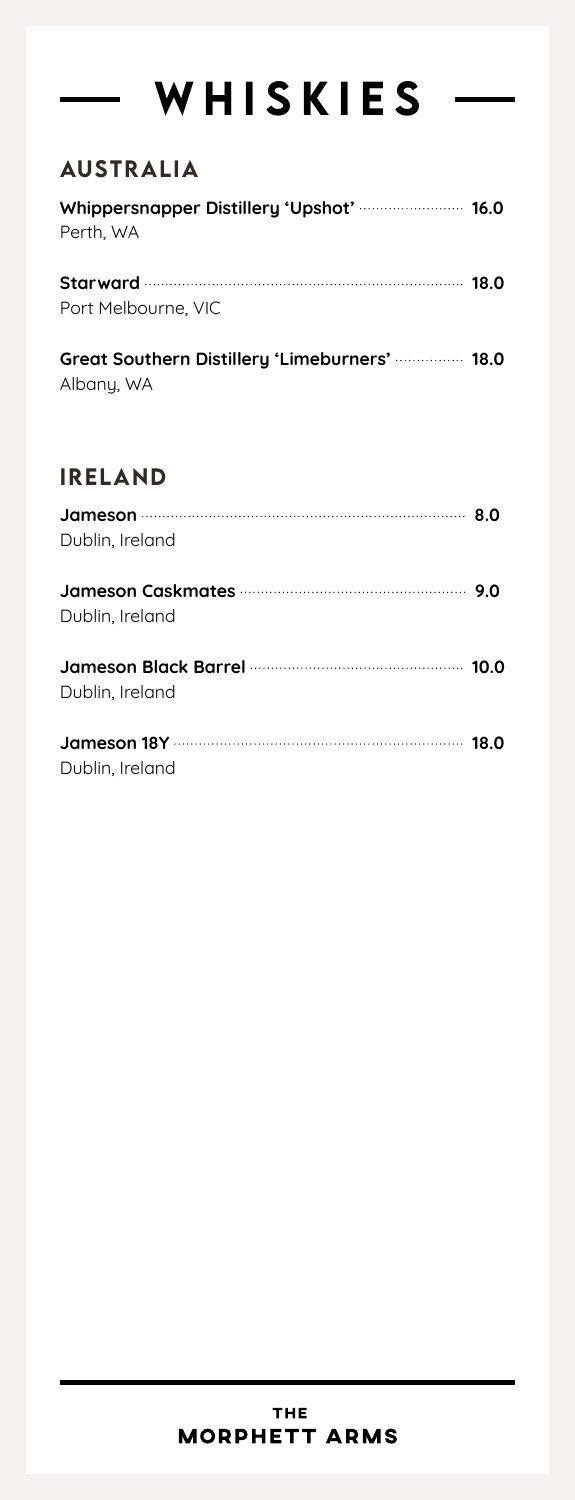# SPIRITS ·

### VODKA

| Grey Goose <b>Manual Construction of the Coose</b> 13.0 |  |
|---------------------------------------------------------|--|
|                                                         |  |

### DARK RUM

| Appleton Estate Signature Blend  10.5        |  |
|----------------------------------------------|--|
|                                              |  |
| Angostura 1919 <b>Martin March 2018</b> 14.0 |  |
|                                              |  |

### WHITE RUM

### SPICED RUM

| Captain Morgan Original Spiced Rum  8.5       |  |
|-----------------------------------------------|--|
|                                               |  |
|                                               |  |
|                                               |  |
| Goslings Gold <b>Manual Construction</b> 13.0 |  |

### TEQUILA

| Patron Blanco (20.0) |  |
|----------------------|--|
|                      |  |
|                      |  |
|                      |  |
|                      |  |
|                      |  |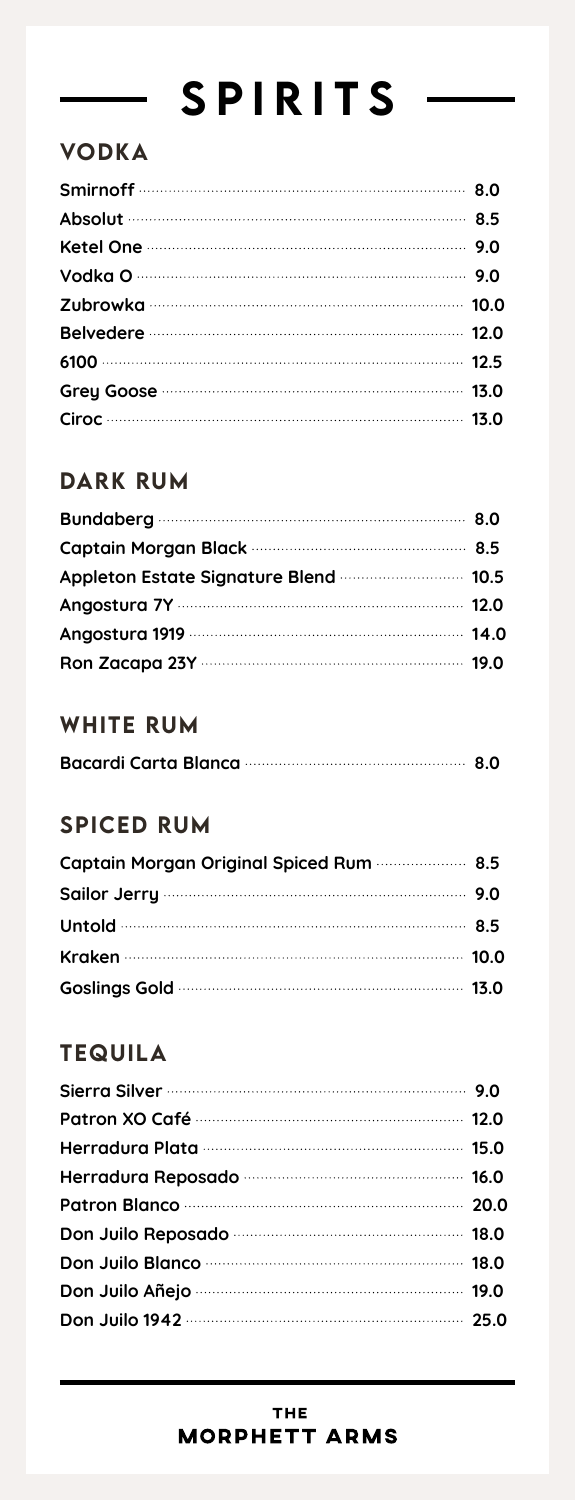# SPIRITS -

### GIN

| London, England                                                                                                                                                                                                                                      |  |
|------------------------------------------------------------------------------------------------------------------------------------------------------------------------------------------------------------------------------------------------------|--|
| London, England                                                                                                                                                                                                                                      |  |
| Multiregion, Scotland                                                                                                                                                                                                                                |  |
| 2 Accents <b>2006</b> 13.0<br>McLaren Vale, SA                                                                                                                                                                                                       |  |
| Adelaide Hills, SA                                                                                                                                                                                                                                   |  |
| Plymouth, England                                                                                                                                                                                                                                    |  |
| Opihr Oriental Spiced <b>Manual Accord Community</b> 12.0<br>Warrington, England                                                                                                                                                                     |  |
| 78° Small Batch (2008) 28° Small Batch (2008) 28° Small Batch (2008) 28° Small Batch (2008) 28° Small Batch (2008) 28° Small Batch (2008) 28° Small Batch (2008) 28° Small Batch (2008) 28° Small Batch (2008) 28° Small Batch<br>Adelaide Hills, SA |  |
| Kangaroo Island, SA                                                                                                                                                                                                                                  |  |
| Yarra Valley, Vic                                                                                                                                                                                                                                    |  |
| Hindmarsh                                                                                                                                                                                                                                            |  |
| N <sup>2</sup> Pink <b>2008</b> 13.0<br>Valencia, Spain                                                                                                                                                                                              |  |
| 23rd Street Distillery Signature <b>manufature 13.0</b><br>Renmark, SA                                                                                                                                                                               |  |
| Girvan, Scotland                                                                                                                                                                                                                                     |  |
| London, England                                                                                                                                                                                                                                      |  |
| Melbourne, VIC                                                                                                                                                                                                                                       |  |
| Adelaide, SA                                                                                                                                                                                                                                         |  |
| London, England                                                                                                                                                                                                                                      |  |
| London, England                                                                                                                                                                                                                                      |  |
| Adelaide, SA                                                                                                                                                                                                                                         |  |
| Adelaide, SA                                                                                                                                                                                                                                         |  |